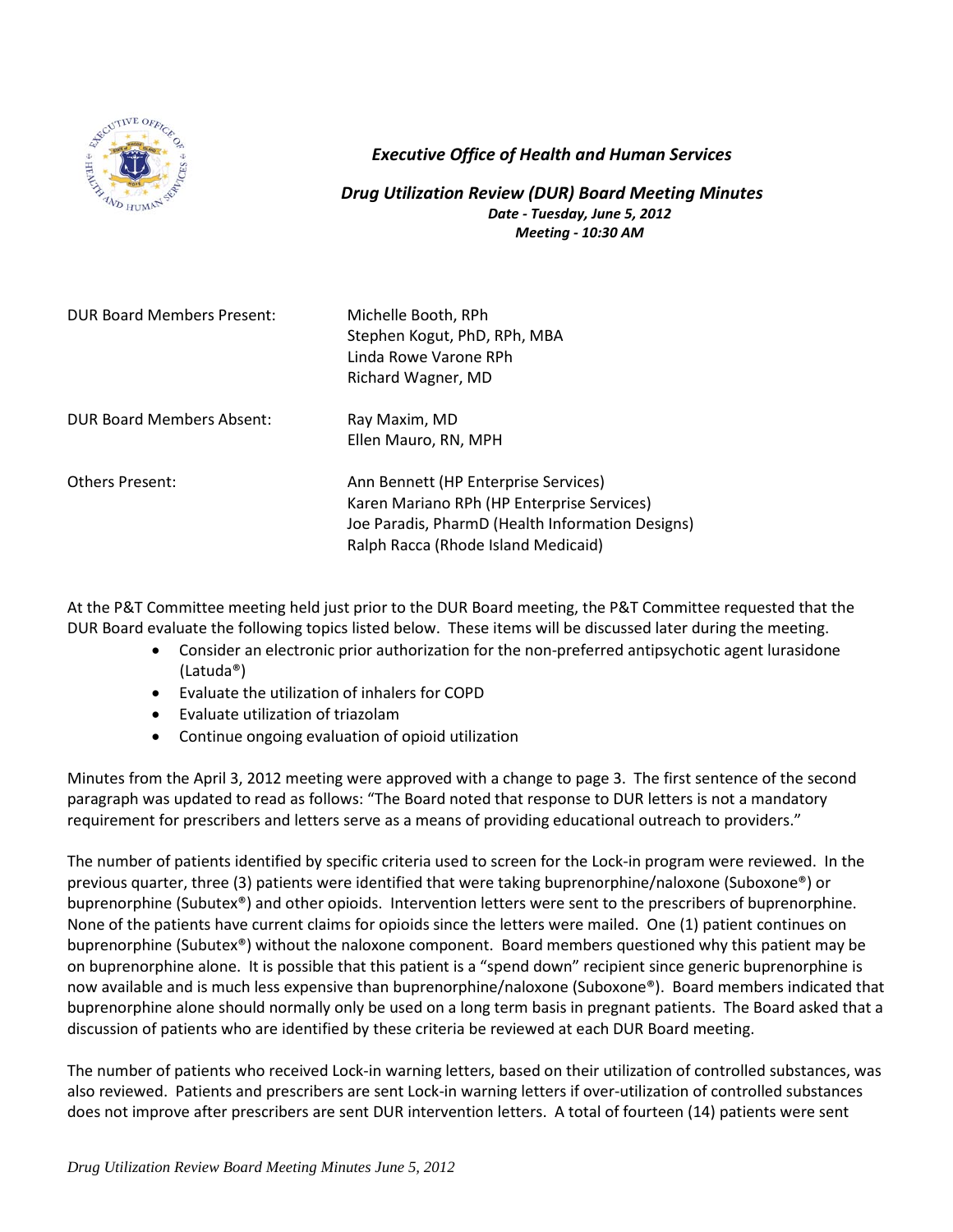warning letters in calendar year 2012 to date. It appears that five (5) of these patients continue to over utilize controlled substances. The Board asked that these five (5) patients continue to be followed and discussed at the August DUR Board meeting. The Board also recommended that all patients who have received warning letters in the previous quarter be reviewed at each DUR Board meeting.

Board members noted that pharmacists should have access to the Rhode Island State wide Prescription Drug Monitoring Program (PDMP) to help identify those patients who may be receiving excessive quantities of opioids. The Board asked if HID could report back what other states have in place with respect to PDMP. It was noted that Rhode Island Medicaid does have in place a high dose alert for opioids, but it can be overridden by the dispensing pharmacist. The Board asked if the Rhode Island Managed Care Organizations (MCOs) that service Medicaid patients had quantity limits or high dose edits in place for opioids. If quantity limit edits are in place for opioids could each MCO report the number of edits and number of approvals for overrides requested? It was reported that the Neighborhood Health Plan has high dose alerts and quantity limits in place and was able to reduce the use of sustained release oxycodone (OxyContin®) by utilizing these edits. Utilization was shifted to other long acting opioids such as generic sustained release morphine.

Patients who appear to be utilizing short acting narcotics for greater than 90 days with no long acting opioid are identified as part of the Lock-in screening process. Intervention letters were mailed to prescribers of opioids for the patients identified. The Board recommended that these patients continue to be followed and if the use of short acting agents continues without a long acting agent being added, a second DUR intervention letter should be mailed to prescribers. Prescribers should be queried as to why short acting agents are being used chronically and those who do not respond should be referred to the Medicaid Medical Director. The Board recommended that these patients be reviewed at each Board meeting.

The utilization of buprenorphine/naloxone (Suboxone®) was reviewed. A small number of patients appeared to be taking doses in excess of 24mg per day. The Board recommended that doses of greater than 24mg require prior authorization. In addition, a small number of patients were taking buprenorphine, without the naloxone component, chronically. The Board requested that these patients be reviewed to determine why they were taking buprenorphine and not the combination product.

There was further discussion of the PDMP. In the State of Rhode Island the prescribers, pharmacists and law enforcement would have access to the data. However, the Medicaid Program would not have access to PDMP data. The Board asked if HID could report back to them as to how many of other State PDMPs give Medicaid access to the data.

Responses to DUR interventional letters were discussed. An overall response rate of 31% was noted for letters mailed between September 2011 and February 2012. A letter was drafted to be sent to the top 10 prescribers who have not responded to any DUR intervention letters. The Board recommended that these prescribers be asked why they have not responded, that they may be contacted by the Medical Director and that the Medicaid Program can provide additional copies of the letters if needed.

A summary of DUR intervention letters mailed was reviewed. Many of the intervention letters address nonadherence to maintenance therapy and potential therapeutic duplication. One of the alerts was for duplicate antidepressants. The Board clarified that these were duplicate antidepressant agents from the same drug class, such as duplicate SSRIs. With respect to duplicate antipsychotic agents, it was noted by HP that there is a prospective DUR edit in place to alert for duplicate antipsychotics. However, the duplicate therapy alert can be overridden by the dispensing pharmacist. The Board was not in favor of recommending a prior authorization requirement for the use of duplicate antipsychotic agents, since that could have unintended consequences of limiting access to these agents.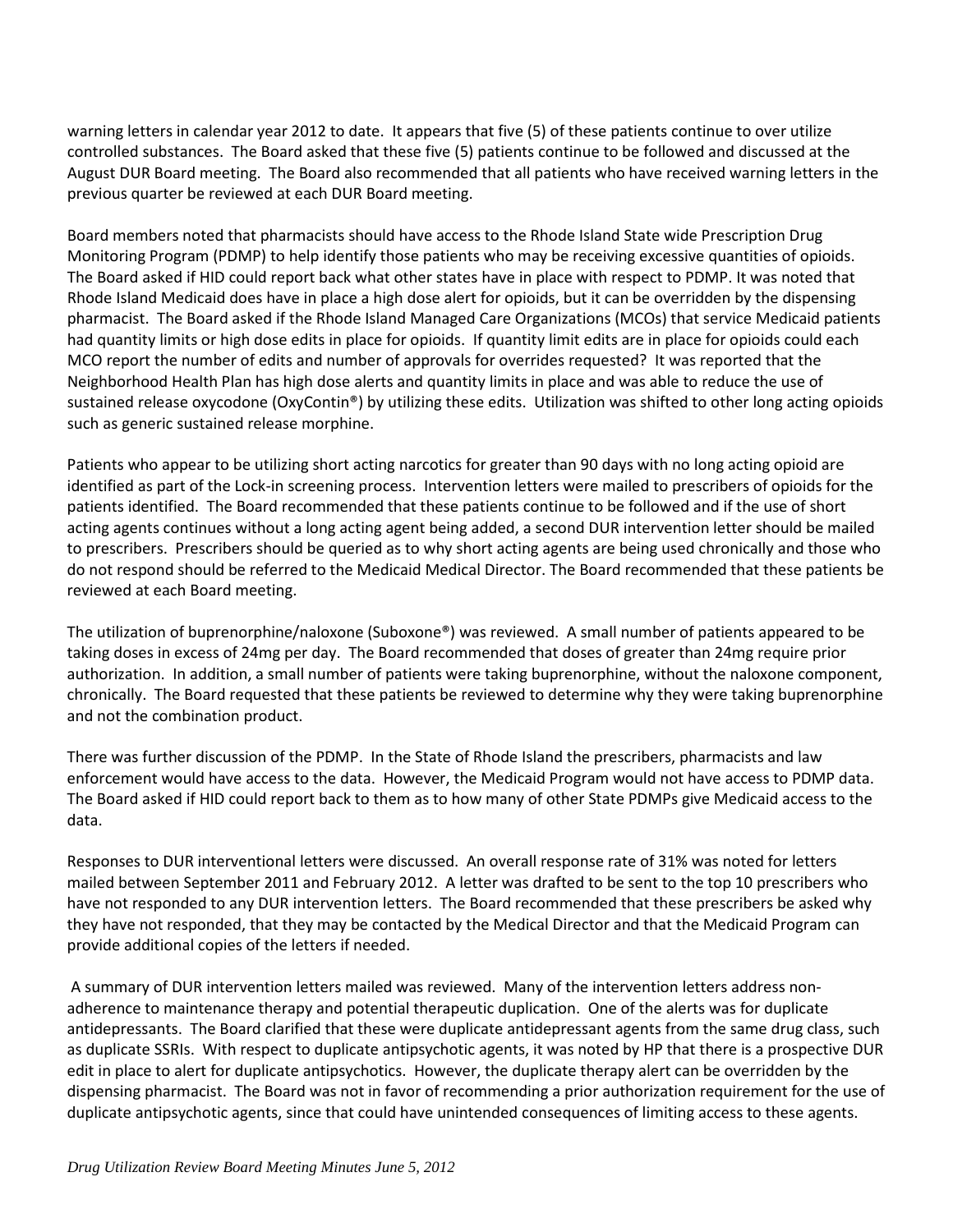The use of low dose quetiapine was discussed. The Board noted that the FDA did not approve an application for the drug to be used in low doses for the treatment of anxiety. It was noted that the Neighborhood Health Plan requires prior authorization for the 25mg and 50mg tablets. However, the Board was not in favor of requiring prior authorization for low dose quetiapine since it could have the unintended consequence of increasing benzodiazepine use. The Board asked HID to evaluate quetiapine use to determine the percentage of patients on low doses (< 200mg per day) and report back at the August meeting.

Therapeutic duplication of benzodiazepines was discussed. The majority of DUR intervention letters sent, with respect to duplicate benzodiazepine therapy, involve the use of a benzodiazepine during the day and a different sedative benzodiazepine at night for sleep or the use of clonazepam with another benzodiazepine. It is possible that there may not be a prospective DUR alert in place for the use of clonazepam with another benzodiazepine since clonazepam is categorized by the American Hospital Formulary Service (AHFS) as an anticonvulsant. The Board asked HP to verify if there was a prospective DUR alert in place that would flag the use of clonazepam with another benzodiazepine. The intervention letter for the current HID retrospective DUR criteria for use of clonazepam with another benzodiazepine simply states that duplicate therapy may be occurring. The Board recommended that HID develop a new criteria to alert for the use of clonazepam with another benzodiazepine noting that this combination should normally only be used if clonazepam was being used as an anticonvulsant.

HID reviewed a summary of the use of ezetimibe (Zetia®) with and without statin therapy as requested by the P&T Committee at the April meeting. No further action on this issue was recommended by the Board.

There was discussion regarding the non-preferred antipsychotic agent lurasidone (Latuda®). The drug has pregnancy B status. Other antipsychotic agents have pregnancy C status. The P&T committee recommended that an electronic prior authorization be developed by the DUR Board so that pregnant woman could access the drug without the need for prior authorization. The Board recommended that prior authorization criteria be developed for the use of lurasidone (Latuda®) that includes a diagnosis of pregnancy or the concurrent use of prenatal vitamins in women less than 45 years of age. The Board requested a review of the use of lurasidone (Latuda®) be presented at the August meeting.

HID will evaluate the use of triazolam. In the past there were only one or two prescribers of the drug. The Board recommended that the Medicaid Medical Director contact prescribers of triazolam in an effort to limit its use due to potential severe adverse effect.

HID will evaluate the use of inhalers for patients with COPD as requested by the P&T Committee and DUR Board.

The quarterly drug utilization reports were reviewed which list top drugs and drug classes by dollars (total reimbursed amount). The Board requested that a disclaimer be added to the dollar value indicating that this value does not reflect the true cost to the Medicaid Program and does not include any federal or other rebates. The Board also asked for data to be reported by top drug by claims, cost per claim in addition to total dollars. The Board also requested that quarterly utilization reports be presented with reports from previous years for the same time period for comparison. In addition the Board requested if utilization reports could be evaluated based on data from a time period prior to the implementation of the PDL compared against data after the PDL had been implemented.

There was discussion regarding the Community Medication Assistance Program (CMAP) and how their list of covered drugs compares to the Medicaid PDL. CMAP covers mental health drugs and many other adjunct drug therapies. Many patients are eligible for CMAP at different times and may be eligible for Medicaid and tend to be covered by one or the other program at various times. Since patients go in and out of CMAP and Medicaid, the Board proposed